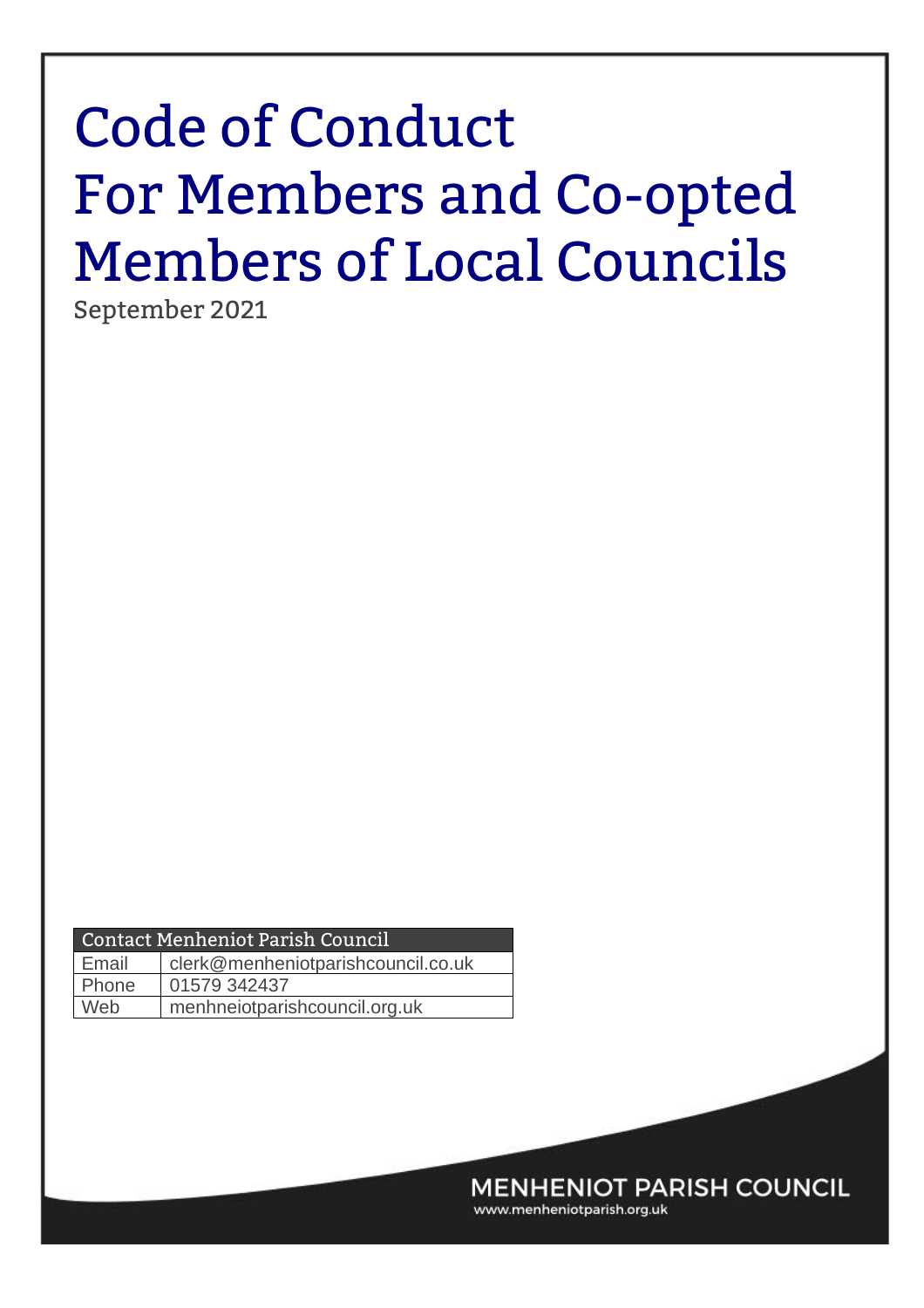#### **General principles of public life**

The Localism Act 2011 requires the Council to adopt a Code of Conduct for Members that is consistent with the following principles:

**Selflessness** – Members should serve only the public interest and should never improperly confer an advantage or disadvantage on any person.

**Honesty and integrity** – Members should not place themselves in situations where their honesty and integrity may be questioned. The public nature of a Member's role means the distinction between acting in your official capacity and your private life may become blurred and a Member's honesty and integrity may therefore be questioned.

As a result, a Member must ensure that, as far as possible, there is clear separation between what they do in their private life and in their capacity as a Member. This is especially the case when a Member's activity in their private life relates to the functions of the Council and/or their corporate responsibilities as a Member such that a reasonable member of the public may perceive that the conduct comes within the scope of this Code of Conduct.

**Objectivity** – Members should make decisions on merit, including when making appointments, awarding contracts, or recommending individuals for rewards or benefits.

**Accountability** – Members should be accountable to the public for their actions and the manner in which they carry out their responsibilities and should co-operate fully and honestly with any scrutiny appropriate to their particular office.

**Openness** – Members should be as open as possible about their actions and those of their authority and should be prepared to give reasons for those actions.

**Leadership** – Members should promote and support these principles by leadership and, by example, and should act in a way that secures or preserves public confidence.

Cornwall Council also expects its Members to observe the following principles:

**Duty to uphold the law** – Members should uphold the law and, on all occasions, act in accordance with the trust that the public is entitled to place in them.

**Personal judgement** – Members may take account of the views of others, including their political groups, but should reach their own conclusions on the issues before them and act in accordance with those conclusions.

**Respect for others** – Members should promote equality by not discriminating unlawfully against any person, and by treating people with respect, regardless of their race, age, religion, gender, sexual orientation or disability. They should respect the impartiality and integrity of the authority's statutory officers and its other employees.

**Stewardship** – Members should do whatever they are able to do to ensure that their authorities use their resources prudently, and in accordance with the law.

Whilst these overriding principles are not formally part of the Code of Conduct, they underpin the purpose and provisions of the Code of Conduct and are principles in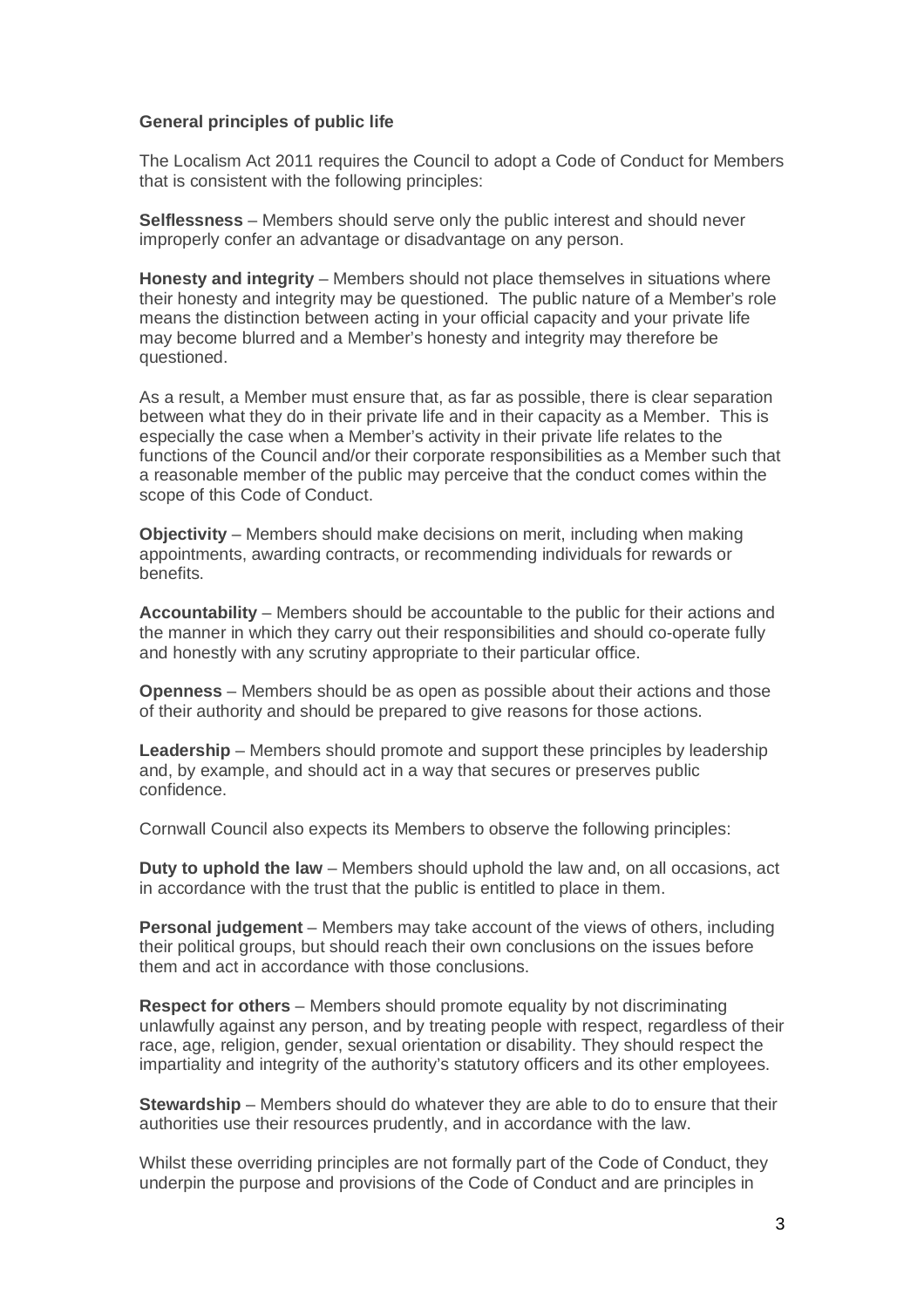accordance with which Members should conduct themselves.

#### **Introduction and Interpretation**

1. This Code of Conduct has been adopted by Cornwall Council to support its duty to promote and maintain high standards of conduct by Members of the Council as required by the Localism Act 2011. The Standards Committee assumes ownership of the Code on behalf of the Council and also monitors the operation of the Code in conjunction with the Monitoring Officer.

#### 2. In this Code:

"**disclosable pecuniary interest**" means an interest described in Part 5A of this Code and which is an interest of a Member or an interest of (i) that Member's spouse or civil partner; (ii) a person with whom that Member is living as husband or wife; or (iii) a person with whom that Member is living as if they were civil partners, and that Member is aware that that other person has the interest as found on page 11 of this Code

"**dispensation**" means a dispensation granted by the Standards Committee of the Council or other appropriate person or body which relieves a Member from one or more of the restrictions set out in sub-paragraphs 3(5)(i), 3(5)(ii) and 3(5)(iii) of Part 3 of this Code to the extent specified in the dispensation

"**interest**" means any disclosable pecuniary interest or any disclosable nonregisterable interest where the context permits

"**meeting**" means any meeting of the Council, the Cabinet and any of the Council's or the Cabinet's committees, sub-committees, joint committees, joint sub-committees, area committees or working groups

"**Member**" includes an Elected Member and a Co-opted Member

"**non-registerable interest**" mean an interest as defined in Part 5B of this Code as found on page 13 of this Code

"**register**" means the register of disclosable pecuniary interests maintained by the Monitoring Officer of the Council

"**sensitive interest**" means an interest that a Member has (whether or not a disclosable pecuniary interest) in relation to which the Member and the Monitoring Officer consider that disclosure of the details of that interest could lead to the Member, or a person connected with the Member, being subject to violence or intimidation

**"trade union"** means a trade union within the meaning of the Trade Union and Labour Relations (Consolidation) Act 1992

- 3. This Code is arranged as follows:
	- Part 1 Application of the Code of Conduct<br>Part 2 General obligations
	- **General obligations**
	- Part 3 Registering and declaring interests
	- Part 4 Sensitive interests
	- Part 5A Pecuniary interests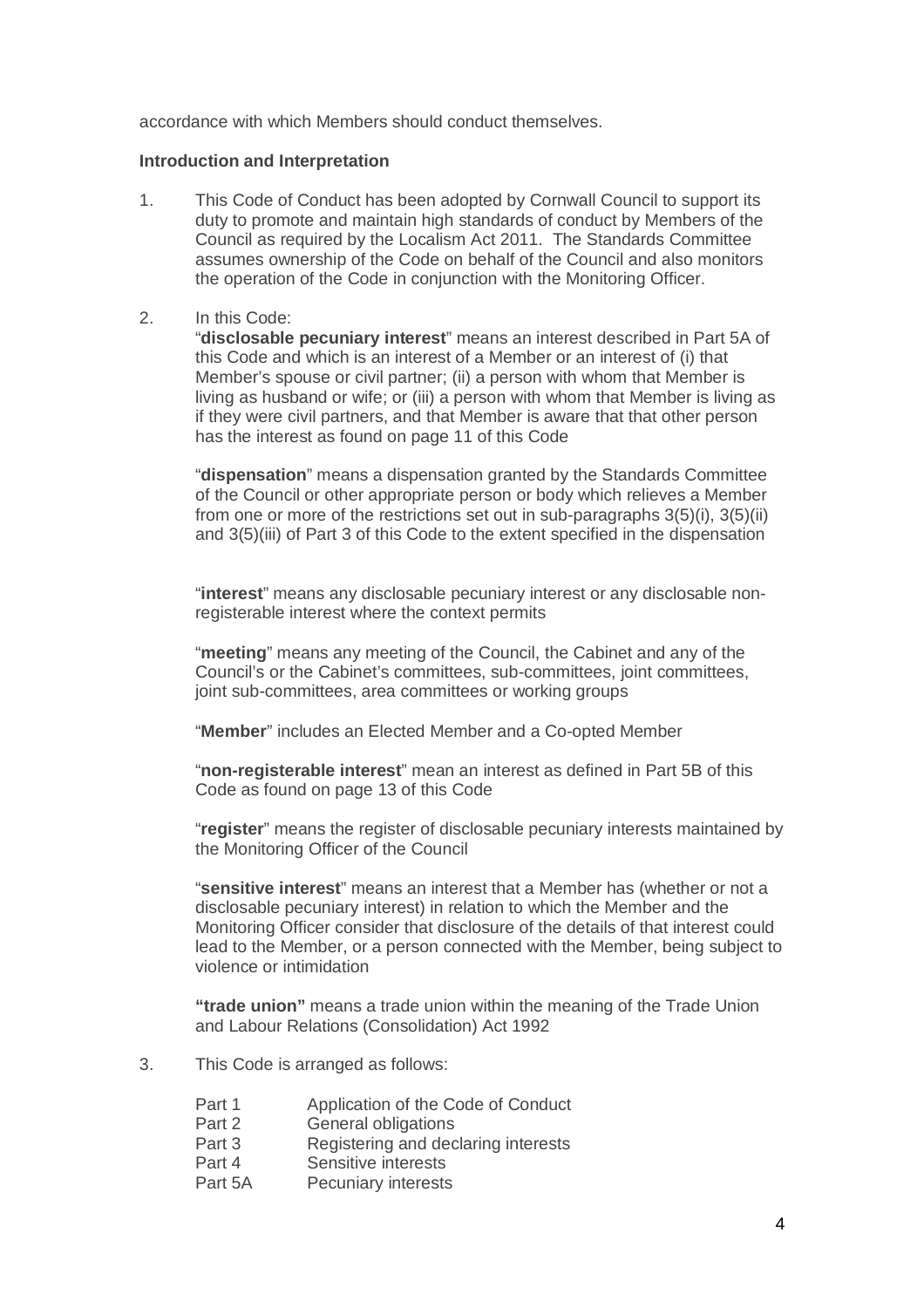Part 5B Non-registerable interests.

#### **Part 1 – Application of the Code of Conduct**

- 1.1 This Code applies to you as a Member of the Council.
- 1.2. This Code should be read together with the preceding general principles of public life.
- 1.3. It is your responsibility to comply with the provisions of this Code.
- 1.4 Subject to paragraphs 1.5 and 1.6 of this Code, you must comply with this Code whenever you:
	- (a) conduct the business of the Council, which in this Code includes the business of the office to which you have been elected or appointed; or
	- (b) act, hold yourself out as acting or conduct yourself in such a way that a third party could reasonably conclude that you are acting as a representative of the Council or use knowledge you could only have obtained in your role as a representative of the Council

and references to your official capacity are construed accordingly.

- 1.5 Where you act as a representative of the Council:
	- (a) on another authority which has a Code of Conduct, you must, when acting for that other authority, comply with that other authority's Code of Conduct; or
	- (b) on any other body, you must, when acting for that other body, comply with this Code of Conduct, except and insofar as it conflicts with any lawful obligations to which that other body may be subject.
- 1.6 Where you are also a member of an authority other than the Council you must make sure that you comply with the relevant Code of Conduct depending on which role you are acting in. Your conduct may be subject to more than one Code of Conduct depending on the circumstances. Advice can be sought from the Monitoring Officer or one of his team.

#### **Part 2 – General obligations**

- 2.1 You must treat others with respect.
- 2.2 You must not treat others in a way that amounts to or which may reasonably be construed as unlawfully discriminating against them.
- 2.3 You must not bully or harass any person.
- 2.4 You must not intimidate or attempt to intimidate others.
- 2.5 You must not conduct yourself in a manner which is contrary to the Council's duty to promote and maintain high standards of conduct by Members.
- 2.6 You must not accept any gifts or hospitality that could be seen by the public as likely to influence your judgement and you are responsible for declaring all gifts and hospitality received over the value of £50 from a single source in one year, either in the form of a single gift or as a cumulative total . You also must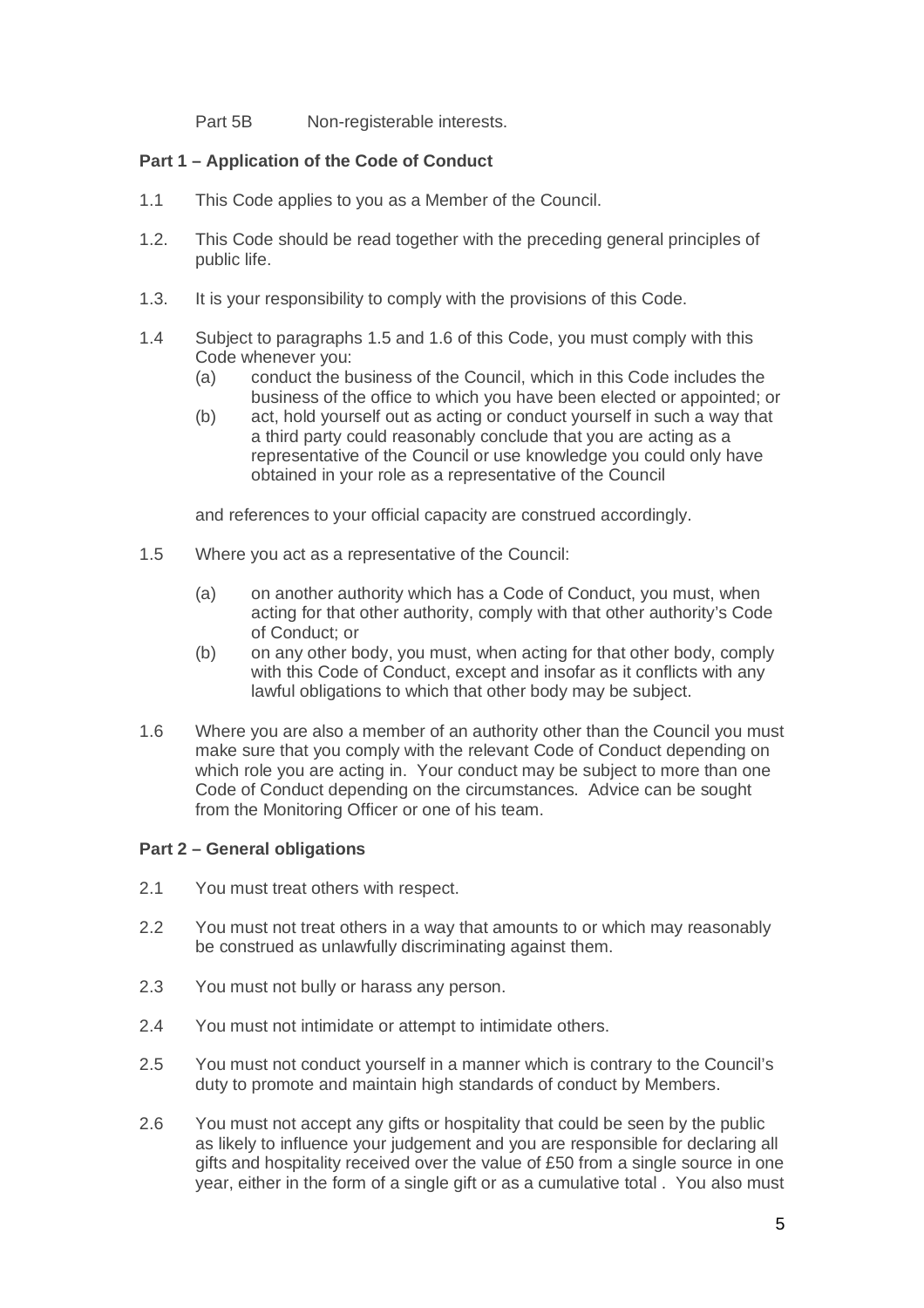register any gifts or gifts or hospitality over £50 within 28 days of receiving either the gift or hospitality.

- 2.7 You must not do anything which compromises or is likely to compromise the impartiality of those who work for or on behalf of the Council.
- 2.8 You must not disclose information given to you in confidence by anyone, or information acquired by you which you believe, or ought reasonably to be aware, is of a confidential nature, except where –
	- (i) you have the consent of a person authorised to give it;
	- (ii) you are required by law to do so;
	- (iii) the disclosure is made to a third party for the purpose of obtaining professional advice provided that the third party agrees in writing not to disclose the information to any other person before the information is provided to them; or
	- $(iv)$  the disclosure is  $-$ 
		- (a) reasonable and in the public interest; and
		- (b) made in good faith; and
		- (c) in compliance with the reasonable requirements of the authority, which requirements must be demonstrable by reference to an adopted policy, procedure or similar document of the Council or evidenced by advice provided by the Monitoring Officer or his nominee.
- 2.9 You must not prevent or attempt to prevent another person from gaining access to information to which that person is entitled by law.
- 2.10 You must not conduct yourself in a manner which could reasonably be regarded as bringing your office or the Council into disrepute.
- 2.11 You must not use or attempt to use your position as a Member of the Council improperly to confer on or to secure for yourself or any other person an advantage or disadvantage.
- 2.12 You must when using or authorising the use by others of the resources of the Council:
	- (i) have the prior formal permission of the Council;
	- (ii) act in accordance with the reasonable requirements of the Council;
	- (iii) ensure that such resources are not used improperly for political purposes (including party political purposes); and
	- (iv) have regard to any statutory or other requirements relating to local authority publicity.
- 2.13 You must not authorise the use of the Council's resources by yourself or any other person other than by your participation in a formal decision made at a meeting and in accordance with the Council's standing orders or other procedural rules.
- 2.14 You must give reasons for all decisions in accordance with any statutory requirements and any reasonable additional requirements imposed by the Council.
- 2.15 When reaching decisions on any matter you must have regard to any relevant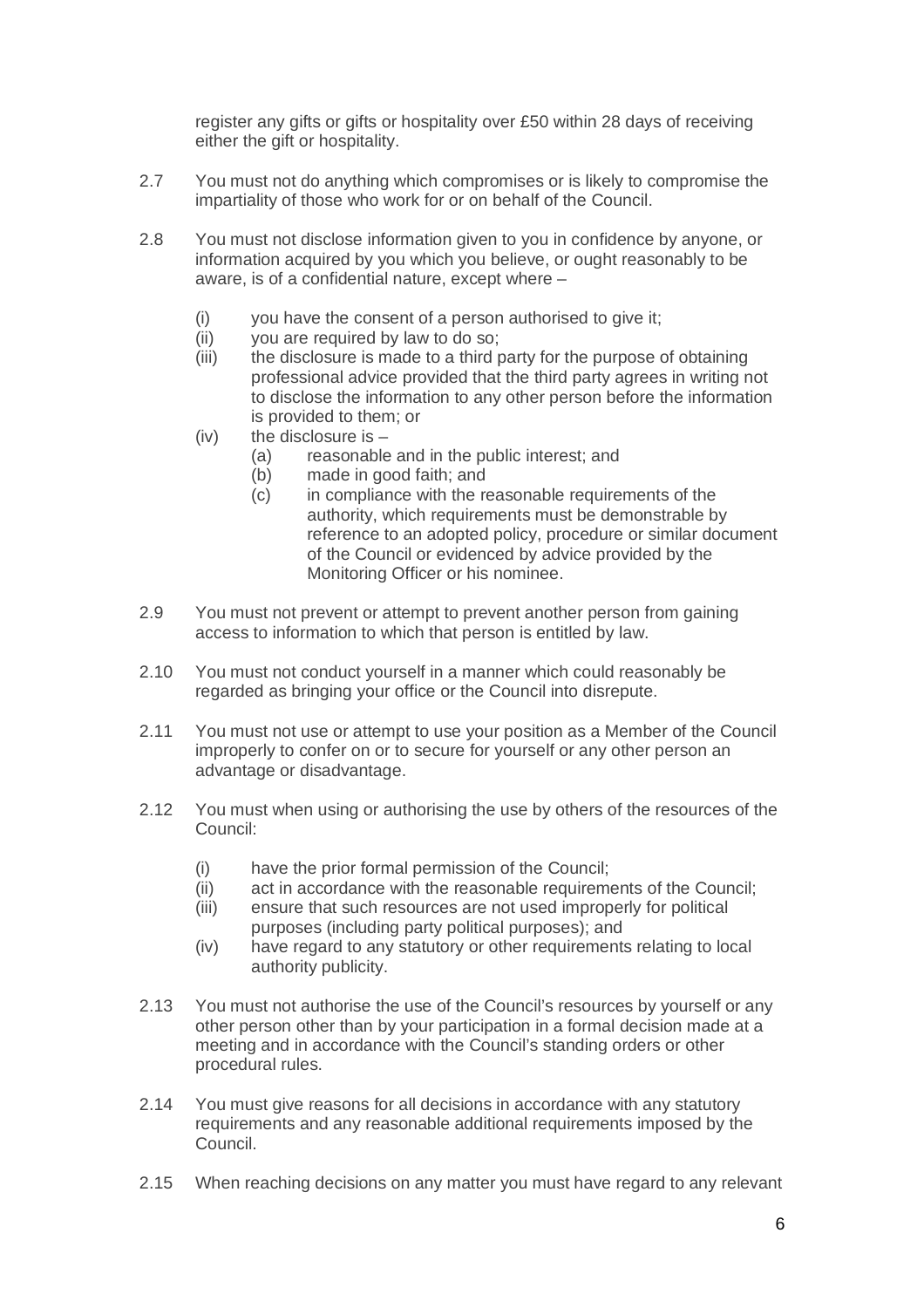advice provided to you by the Council's Proper Officer, RFO or Monitoring Officer<sup>1</sup>

- 2.16 You must comply with the requirements of the Monitoring Officer in assisting with any assessment or investigation relating to an alleged breach of the Code of Conduct and comply with any sanction that is imposed upon you for breaching the Code of Conduct.
- 2.17 You must complete Code of Conduct training within 6 months of taking office and then must attend refresher training every 2 years if practicable or as required by the Monitoring Officer. This training can be held virtually.

#### **Part 3 – Registering and declaring interests and withdrawal from meetings**

- 3.1 The provisions of this Part of this Code are subject to the provisions of Part 4 of this Code relating to sensitive interests.
- 3.2 Within 28 days of becoming a Member you must notify the Council's Monitoring Officer of any disclosable pecuniary interest that you have and your membership of any trade union(s) at the time of giving the notification.
- 3.3 Where you become a Member as a result of re-election or your co-option being renewed you need only comply with paragraph 3.2 of this Code to the extent that your disclosable pecuniary interests and your trade union membership(s) are not already entered on the register at the time the notification is given.
- 3.4 You are not required to notify non-registerable interests to the Monitoring Officer for inclusion in the register.
- 3.5 If you are present at a meeting and you are aware that you have a nonregisterable interest, a disclosable pecuniary interest or an interest by virtue of any trade union membership in any matter being considered or to be considered at the meeting you must disclose that interest to the meeting if that interest is not already entered in the register and, unless you have the benefit of a current and relevant dispensation in relation to that matter, you must:
	- (i) not participate, or participate further, in any discussions of the matter at the meeting;
	- (ii) not participate in any vote, or further vote, taken on the matter at the meeting; and
	- (iii) remove yourself from the meeting while any discussion or vote takes place on the matter, to the extent that you are required to absent yourself in accordance with the Council's standing orders or other relevant procedural rules.
- 3.5A Where a Member has a non-registerable interest in a matter to which paragraph 3.5 relates that does not benefit from a valid dispensation and that interest arises only from the Member's participation in or membership of a body whose objects or purposes are charitable, philanthropic or otherwise for the benefit of the community or a section of the community the Member may with the permission of the Chairman of the meeting or until such time as the Chairman directs the Member to stop, address the meeting to provide such information as they reasonably consider might inform the debate and decision to be made before complying with paragraphs 3.5(i), (ii) and (iii).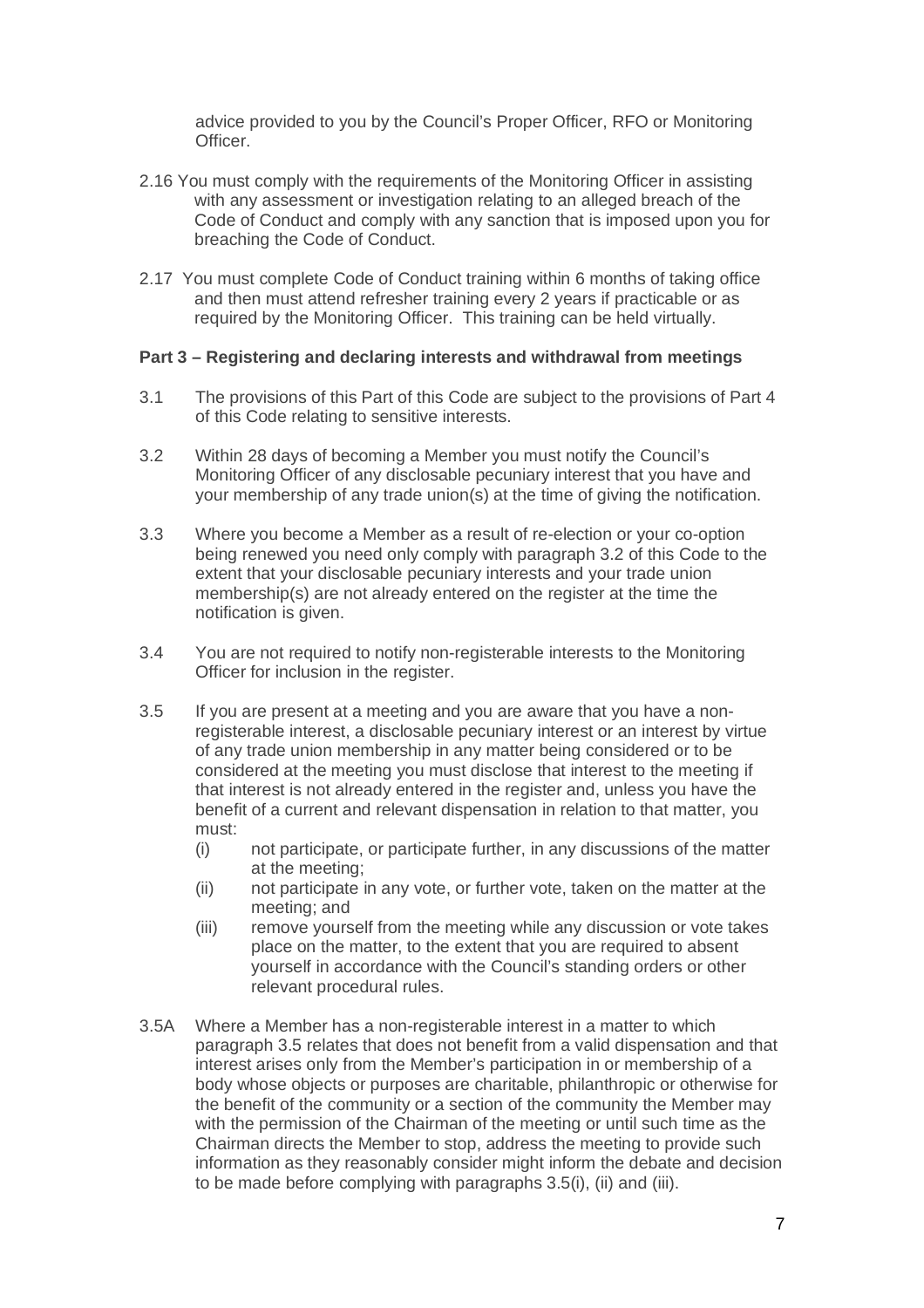- 3.6 If a disclosable pecuniary interest or any membership of a trade union to which paragraph 3.5 relates is not entered in the register and has not already been notified to the Monitoring Officer at the time of the disclosure you must notify the Monitoring Officer of that interest within 28 days of the disclosure being made at the meeting.
- 3.7 Where you are able to discharge a function of the Council acting alone and you are aware that you have a non-registerable interest, a disclosable pecuniary interest or an interest by virtue of any trade union membership(s) in a matter being dealt with, or to be dealt with, by you in the course of discharging that function you must :
	- (i) not take any steps, or any further steps, in relation to the matter (except for the purpose of enabling the matter to be dealt with otherwise than by you); and
	- (ii) if the interest is a disclosable pecuniary interest or membership of a trade union, notify the Monitoring Officer of that interest within 28 days of becoming aware of the interest if the interest is not entered in the register and has not already been notified to the Monitoring Officer.
- 3.8 Within 28 days of becoming aware of any new disclosable pecuniary interest or trade union membership, or change to any disclosable pecuniary interest or trade union membership already registered or notified to the Monitoring Officer, you must notify that new interest or the change in the interest to the Monitoring Officer.
- 3.9 All notifications of disclosable pecuniary interests and trade union membership to the Monitoring Officer, excepting those made verbally at meetings, must be made in writing.
- 3.10 You must notify the proper officer of your Council in writing of the detail of all disclosable pecuniary interests that are notified or confirmed to the Monitoring **Officer**

### **Part 4 – Sensitive interests**

- 4.1 Members must notify the Monitoring Officer of the details of sensitive interests but the details of such interests shall not be included in any published version of the register.
- 4.2 The requirement in paragraph 3(5) of Part 3 of this Code to disclose interests to meetings shall in relation to sensitive interests be limited to declaring the existence of an interest and the detail of the interest need not be declared.

# **Part 5A – Disclosable Pecuniary Interests**

In this Part of the Code the expressions in the middle column have the meanings attributed to them in the right hand column

| (a)(i) | "body in which the | means a firm in which the relevant person is a                              |
|--------|--------------------|-----------------------------------------------------------------------------|
|        |                    | relevant person has   partner or a body corporate of which the relevant     |
|        |                    | a beneficial interest"   person is a director or in the securities of which |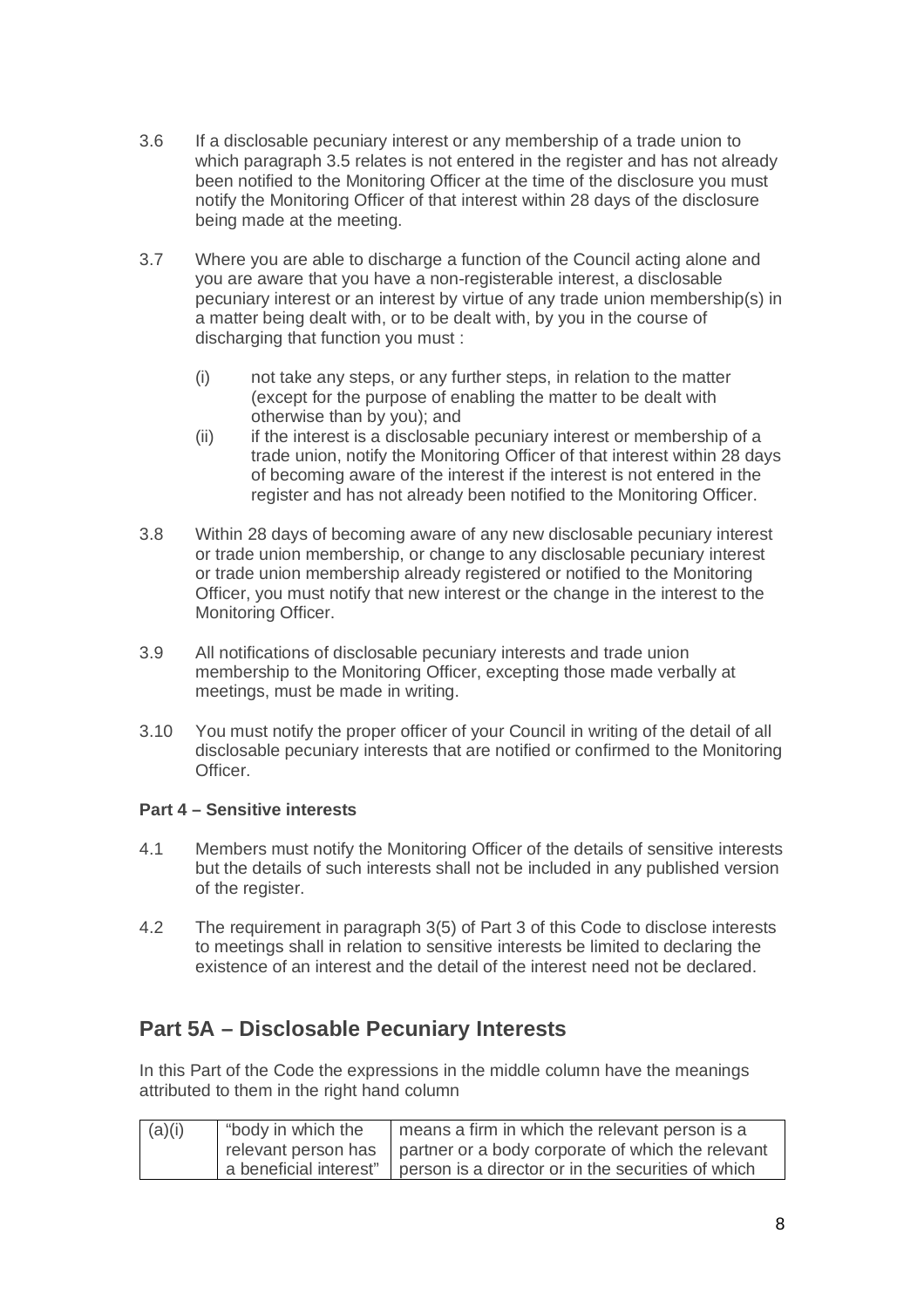|          |                      | the relevant person has a beneficial interest                                                                                                                                                                                                                                      |
|----------|----------------------|------------------------------------------------------------------------------------------------------------------------------------------------------------------------------------------------------------------------------------------------------------------------------------|
| (a)(ii)  | "director"           | includes a member of the committee of<br>management of an industrial and provident<br>society                                                                                                                                                                                      |
| (a)(iii) | "land"               | includes an easement, servitude, interest, or right<br>over land which does not carry with it a right for<br>the relevant person (alone or jointly with another)<br>to occupy the land or to receive income                                                                        |
| (a)(iv)  | "relevant authority" | means the authority of which you are a member                                                                                                                                                                                                                                      |
| (a)(v)   | "relevant person"    | means you, your spouse or civil partner, a person<br>with whom you are living with as husband and<br>wife or a person with whom you are living with as<br>if you are civil partners                                                                                                |
| (a)(vi)  | "securities"         | means shares, debentures, debenture stock, loan<br>stock, bonds, units of a collective investment<br>scheme within the meaning of the Financial<br>Services and Markets Act 2000 and other<br>securities of any description, other than money<br>deposited with a building society |

The following table sets out the disclosable pecuniary interests that have been prescribed by the Secretary of State for the purposes of the Code of Conduct and the Localism Act, 2011.

| Interest |                                                         | Description                                                                                                                                                                                                                                                                                                                                                                         |
|----------|---------------------------------------------------------|-------------------------------------------------------------------------------------------------------------------------------------------------------------------------------------------------------------------------------------------------------------------------------------------------------------------------------------------------------------------------------------|
| (b)(i)   | Employment, office,<br>trade, profession or<br>vocation | Any employment, office, trade, profession or<br>vocation carried on for profit or gain                                                                                                                                                                                                                                                                                              |
| (b)(ii)  | Sponsorship                                             | Any payment or provision of any other financial<br>benefit (other than from the relevant authority)<br>made or provided within the relevant period in<br>respect of any expenses incurred by you in<br>carrying out your duties as a member, or towards<br>the election expenses of you. This includes any<br>payment or financial benefit from a trade union (as<br>defined above) |
| (b)(iii) | Contracts                                               | Any contract which is made between the relevant<br>person (or a body which in which the relevant<br>person has a beneficial interest) and the relevant<br>authority under which goods and services are to<br>be provided or works are to be executed and<br>which has not been fully discharged                                                                                     |
| (b)(iv)  | Land                                                    | Any beneficial interest in land which is within the<br>area of the relevant authority                                                                                                                                                                                                                                                                                               |
| (b)(v)   | Licences                                                | Any licence (alone or jointly with others) to occupy<br>land in the area of the relevant authority for a<br>month or longer                                                                                                                                                                                                                                                         |
| (b)(vi)  | Corporate<br>tenancies                                  | Any tenancy where, to your knowledge, the<br>landlord is the relevant authority and the tenant is<br>a body in which the relevant person has a<br>beneficial interest                                                                                                                                                                                                               |
| (b)(vii) | <b>Securities</b>                                       | Any beneficial interest in securities of any body<br>where that body, to your knowledge, has a place<br>of business or land in the area of the relevant                                                                                                                                                                                                                             |